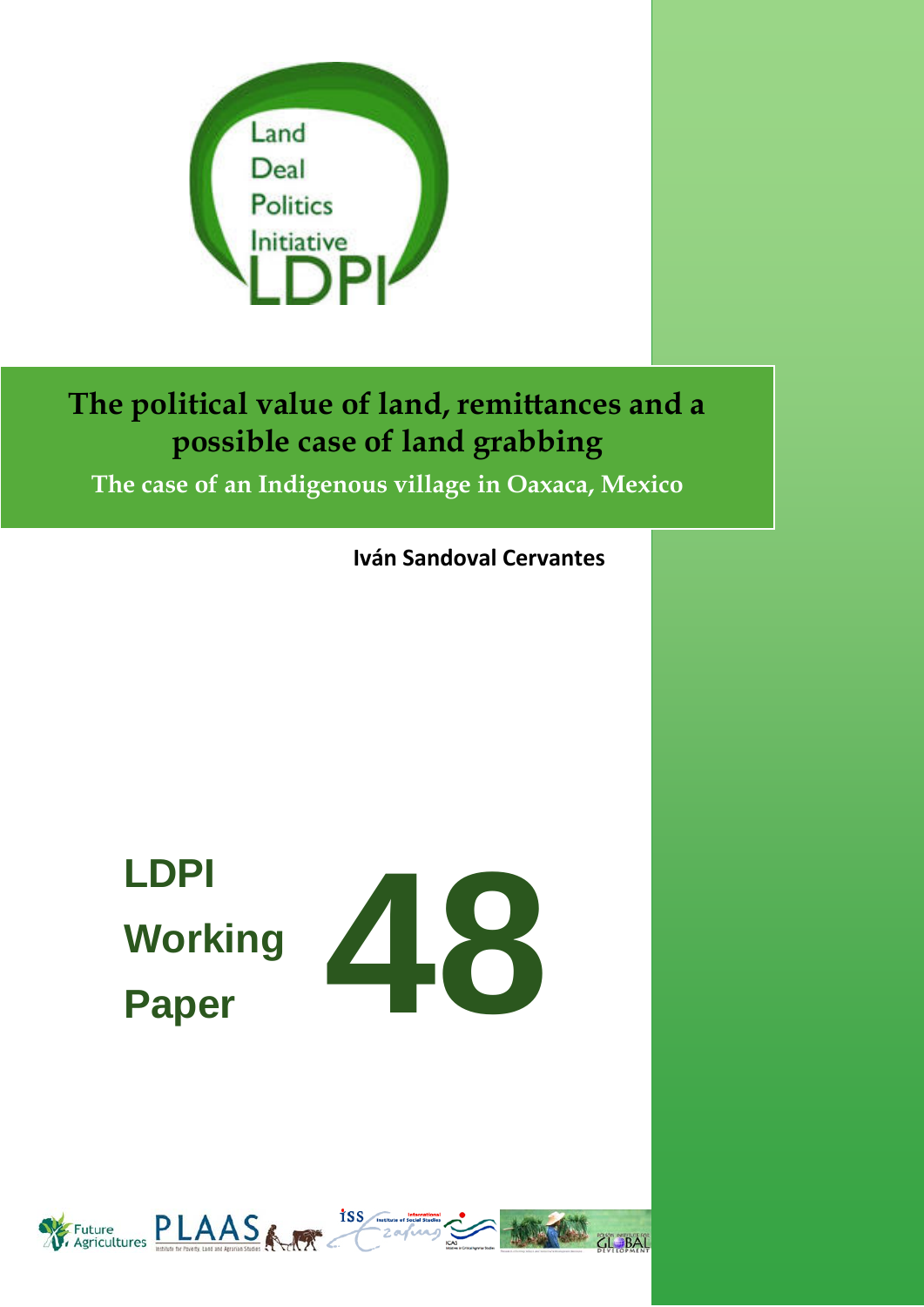#### **The political value of land, remittances and a possible case of land grabbing: The case of an Indigenous village in Oaxaca, Mexico**

*by* Iván Sandoval Cervantes

 $\overline{a}$ 

| Published by:<br><b>The Land Deal Politics Initiative</b><br>www.iss.nl/ldpi<br>landpolitics@gmail.com                                                                                                                                                    |                                               |                            |                                  |
|-----------------------------------------------------------------------------------------------------------------------------------------------------------------------------------------------------------------------------------------------------------|-----------------------------------------------|----------------------------|----------------------------------|
| in collaboration with:<br><b>Institute for Development Studies (IDS)</b><br>University of Sussex<br>Library Road<br>Brighton, BN1 9RE<br>United Kingdom<br>Tel: +44 1273 606261                                                                           | Fax: +44 1273 621202    E-mail: ids@ids.ac.uk |                            | Website: www.ids.ac.uk           |
| <b>Initiatives in Critical Agrarian Studies (ICAS)</b><br><b>International Institute of Social Studies (ISS)</b><br>P.O. Box 29776<br>2502 LT The Hague<br>The Netherlands<br>Tel: +31 70 426 0664                                                        | Fax: +31 70 426 0799                          | E-mail: iss.icas@gmail.com | Website: www.iss.nl/icas         |
| The Institute for Poverty, Land and Agrarian Studies (PLAAS)<br>School of Government, Faculty of Economic and Management Sciences<br>University of the Western Cape, Private Bag X17<br>Bellville 7535, Cape Town<br>South Africa<br>Tel: +27 21 959 3733 | Fax: +27 21 959 3732                          | E-mail: info@plaas.org.za  | Website: www.plaas.org.za        |
| The Polson Institute for Global Development<br>Department of Development Sociology<br><b>Cornell University</b><br>133 Warren Hall<br>Ithaca NY 14853<br><b>United States of America</b><br>Tel: +1 607 255-3163                                          | Fax: +1 607 254-2896                          | E-mail: ta12@cornell.edu   | Website: polson.cals.cornell.edu |

©August 2013 *All rights reserved. No part of this publication may be reproduced or transmitted in any form or by any means without prior permission from the publisher and the author.*

*Published with support from the UK Department for International Development (DfID), Atlantic Philanthropies, Inter-Church Organization for Development Cooperation (ICCO), Ford Foundation and Miserior.*

<span id="page-1-0"></span>This paper is based on my Master's dissertation (Sandoval-Cervantes 2012), and many of the events and narratives that I analyze here can be found there.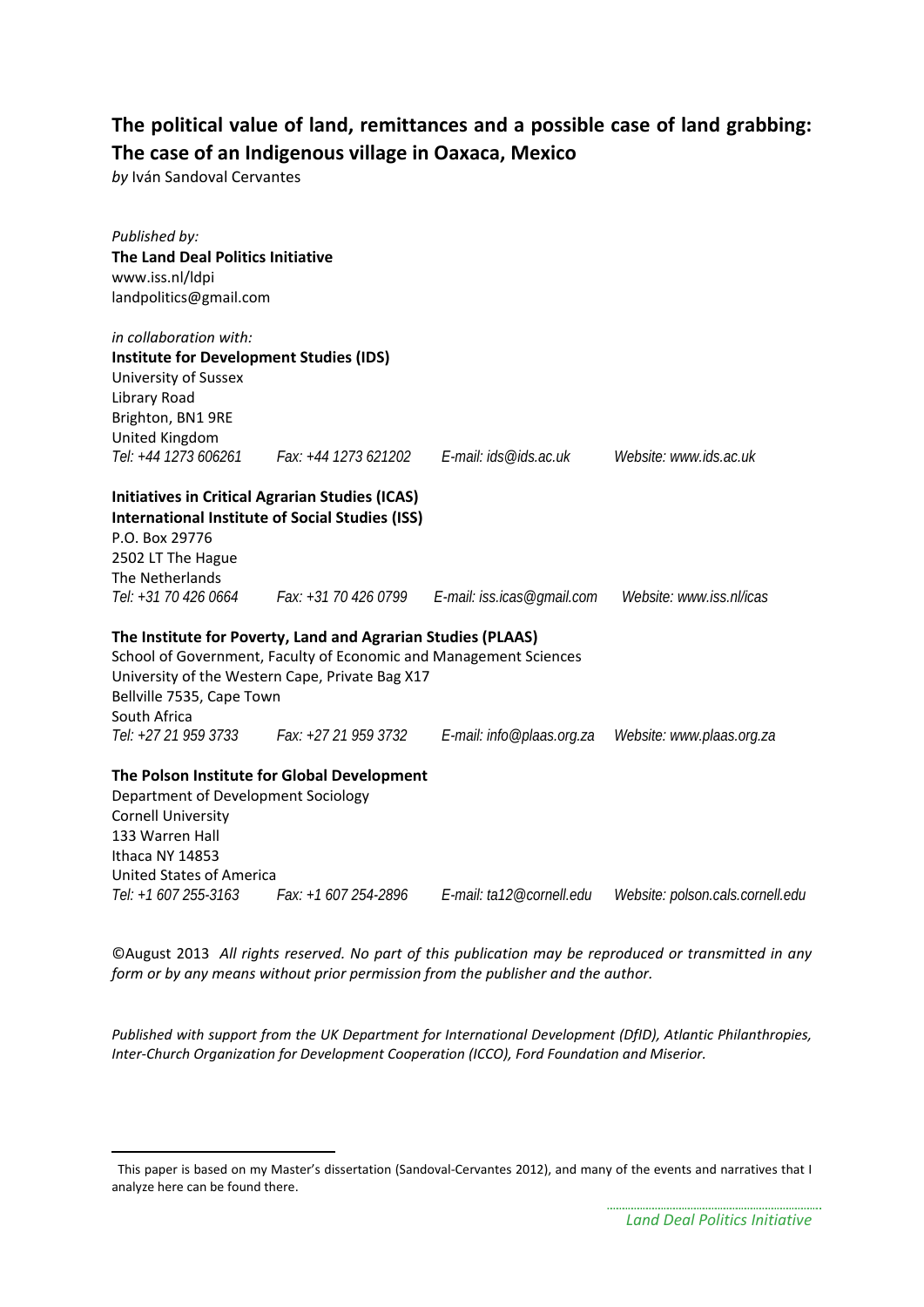#### Abstract

This paper explores the ways in which transantional capital is reshaping land politics in the Zapotec Indigenous community of Zegache, Oaxaca. Oaxaca is a predominantly rural state in southern Mexico, characterized by land conflicts and a high rate of migration. Zegache, in the Zimatlán Valley, is not a stranger to these phenomena; its economy depends on remittances and nonindustrialized agriculture, and land is still a central element in local political conflicts. Zegache's inhabitants are divided between *comuneros* (those who defend communal land) and *propietarios* (who are in favor of private property), and this division informs the political struggles not only in Oaxaca but also in the immigrant community of Zegacheños living in Oregon, U.S. Here, I will explore how transnational capital reinforces the continuation of traditional subsistence agriculture while also promoting increased political conflict that is directly connected to local politics, social relationships, and land ownership.

#### About the Author

**Iván Sandoval-Cervantes** is a doctoral student in cultural anthropology at the University of Oregon. He is interested in the political economy of rural communities in the Mexican state of Oaxaca. His research focuses on the connections between Mexico's land reform, migration and local agrarian conflicts in Oaxaca.

#### Acknowledgements

I would like to thank Dr. Lynn Stephen and Dr. Lamia Karim for their help and guidance in this research project. Wendy Wolford provided important feedback that will certainly benefit this ongoing research project. This project was also funded by the Center for Latino/a and Latin American Studies (CLLAS) and the Department of Anthropology at the University of Oregon.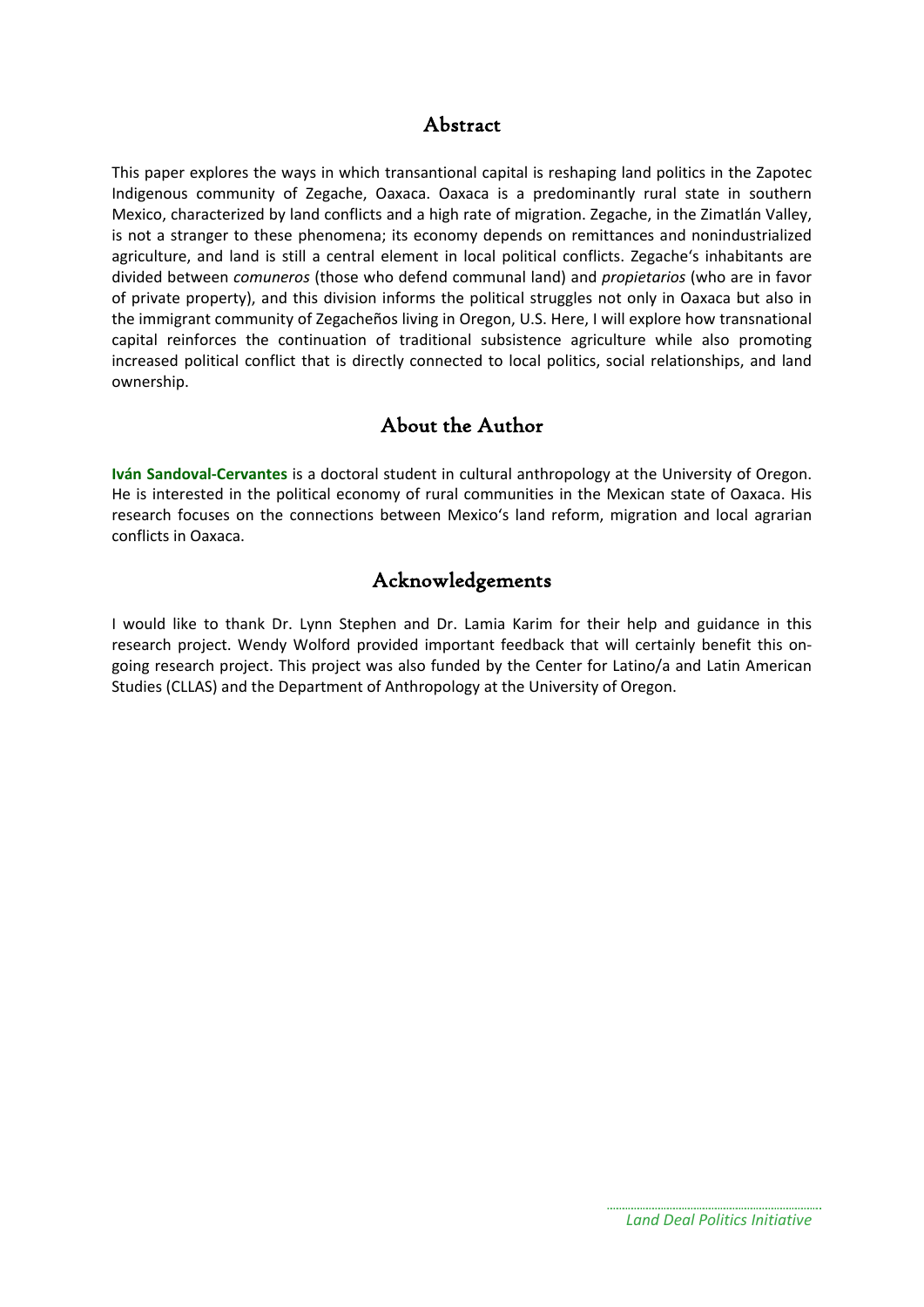### Table of Contents

| 2 The Making of Regions in Oaxaca: The First Wave of Modernization  3                     |  |
|-------------------------------------------------------------------------------------------|--|
| 3 Comuneros and Propietarios: The Inscribing of a Conflict as an Agrarian Conflict  5     |  |
| 4 Party Politics and Religion in Zegache: The Reinterpretation of the Agrarian Conflict 7 |  |
|                                                                                           |  |
|                                                                                           |  |
|                                                                                           |  |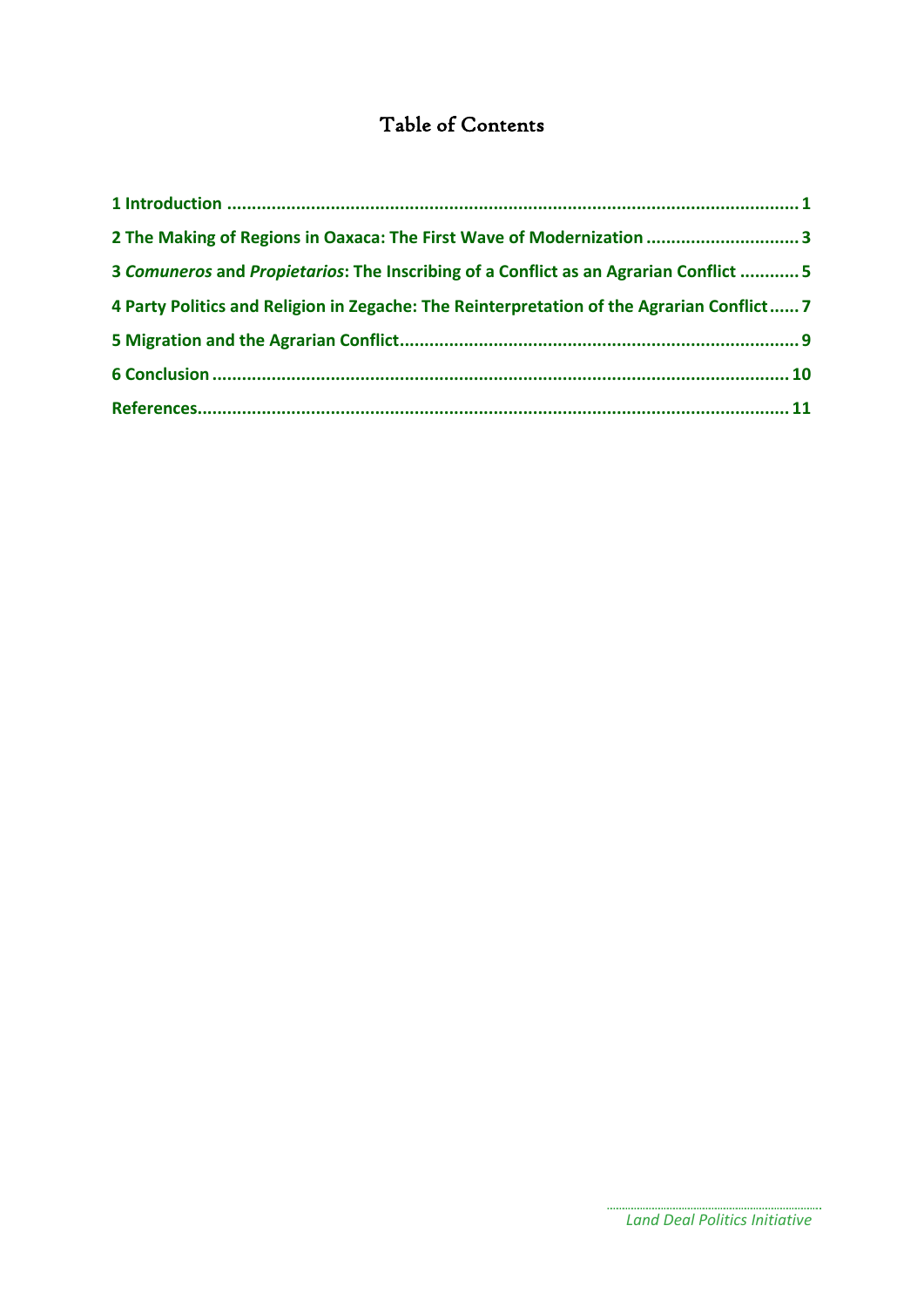#### <span id="page-4-0"></span>**1 Introduction**

The Zapotec Indigenous village of Zegache, in the southern Mexican state of Oaxaca, has a long history of combining subsistence agriculture with other forms of economic activities; in the last few decades (especially after the 1990s), remittances sent from the United States have become one important source of income for Zegache families. This pattern of "mixed" economy is found in many examples that describe the "transnationalization" of communities, villages, and households, a phenomenon that has been widely and meticulously studied. However, as Lynn Stephen (2007) suggests, there is a need to broaden the analytical tools with which "transnational communities" are studied as to include other "border crossing" experiences. Such experiences show that villages, such as Zegache, were not just recently incorporated into the "global economy" but, in fact, have long historical trajectories that connect their political, economic, and social structures to wider regional, national, and international contexts.

It is in this setting that I seek to analyze the historical transformations that have shaped the relation between subsistence agriculture, local politics, and migration patterns in Zegache and that allowed remittances to play an ever increasing role in the control over land. In order to do this, this paper will start in the second half of the  $19<sup>th</sup>$  century when Mexico was being governed by what some historians have called "the Oaxacan dynasty" (Chassen-López 1989). During this period, and under the liberal banner, the first wave of modernizing projects started in Mexico and in Oaxaca. These policies reinforced old regional structures, created new regional dynamics and, albeit temporarily, opened up the regional land market.

Zegache is located in the valley of Zimatlán, in the region known as the Central Valleys of Oaxaca. In this paper, I will start by briefly describing the particular role that the Central Valleys had during the Oaxacan dynasty and in the Mexican Revolution (1910-1920). This period had an important effect in the shaping of subsistence agriculture, especially in the possible connections that can be drawn between the post-revolutionary agrarian reform and the competing factions in Zegache.

It was during the aftermath of the Mexican Revolution that the existing conflict in the village got inscribed mainly as an agrarian conflict. As the Mexican bureaucracy established new regulations over the use of land, different local groups came together and used these channels to reframe an age-old conflict as a dispute over land, and over the ways in which land was owned. This prompted the opposition of those villagers who favored the communal ownership of land (*comuneros)*, and those who claimed to be private proprietors (*propietarios)*.

The conflict between these two factions was also made evident in the struggles over the local authority positions, both municipal and agrarian. These positions of formal authority were part of a civic-religious system known in Mexico as the *mayordomía* and were also tied to the customary system of Indigenous justice and government system called *usos y costumbres*. These two systems will be explained in further detail later in this paper, suffice to say here is that this system did not appoint local authorities based on representative democratic electoral processes but on different criteria that included communal service and prestige. However, the *usos y costumbres* system faced some serious challenges in the 1990s. Even though the *usos y costumbres* was legally recognized in Oaxaca during this time, some villagers from Zegache pushed for the change from *usos y costumbres*  to the political party, ballot-based electoral system of choosing local authorities. This change also transformed the agrarian conflict, and put even more pressure on the subsistence agricultural system. In fact, it is through the agrarian conflict that transnational capital and the acquisition of land by migrants has been transformed to political power within the village (see Nuitjen 2003).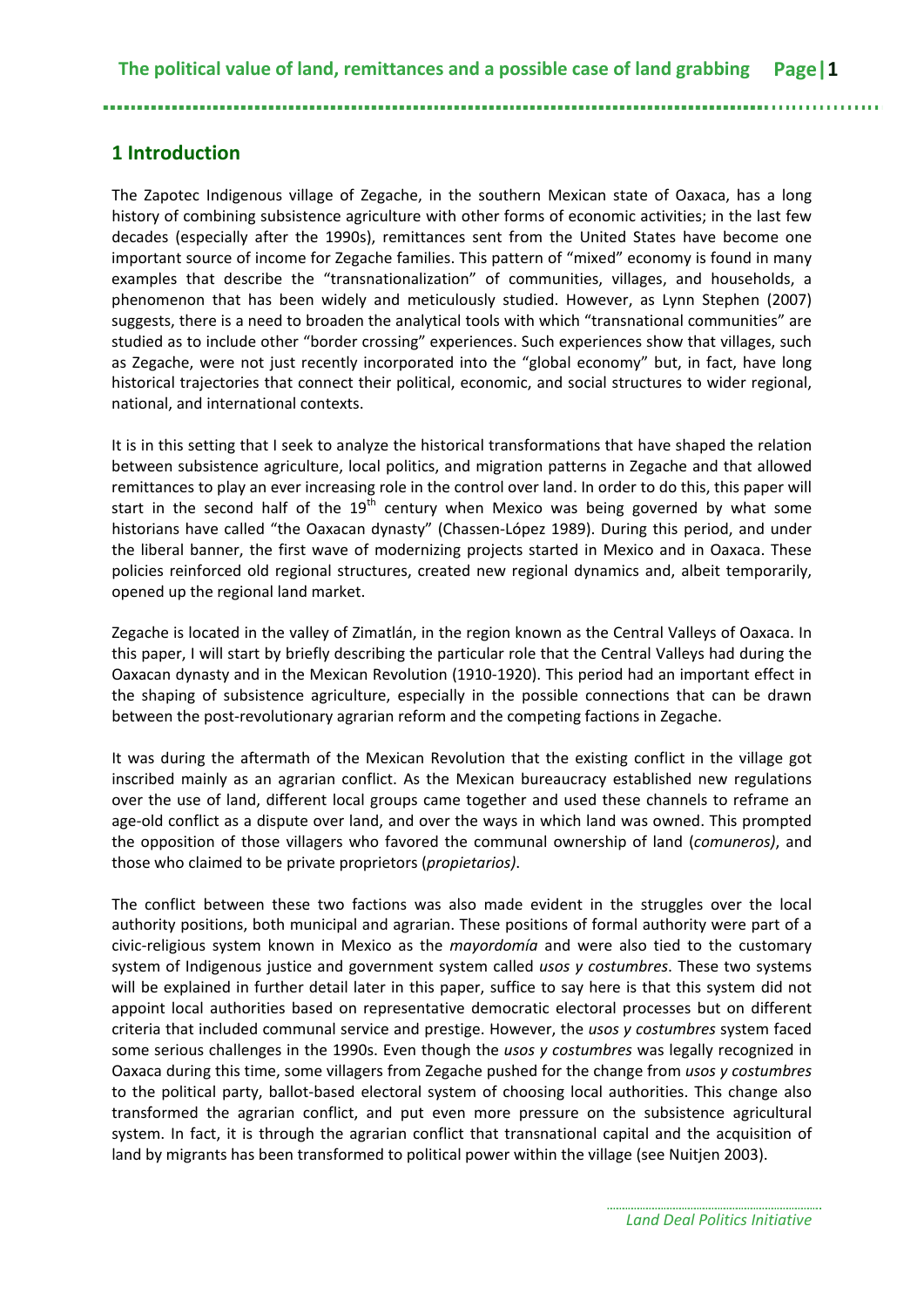The conflict within Zegache, which was inscribed as an agrarian conflict after the agrarian reform, and then as an electoral conflict, also affected and was affected by the changes in migration patterns that both enabled and constrained the involvement of some households and kin groups in the conflict. *Zegacheños* and *Zegacheñas'* involvement in migration and other economic activities were influenced by local and regional structures, institutions, and historical processes. Transnational migration and remittances become especially important in the past decade as the agrarian conflict escalated and continuous attempts were made to obtain legal security from both the *comuneros* and the *propietarios*.

Zegache's participation in regional, national, and international economic processes are not limited to the increase in transnational migration that occurred in the 1990s when the agrarian conflict intensified, but are part of the modernization process that started in the second half of the 19<sup>th</sup> century. Here, I follow Sassen's (2000) views on globalization as a differentiated process that enables and restricts mobility and that has allowed for the creation of "global households" (Safri and Graham 2010) that connect family networks located in multiple locations through economic and noneconomic chains of production. In this sense, I contend, in order to understand how subsistence agriculture has changed and influenced migration patterns and political conflicts, it has to be conceptualized as a "de-nationalized" phenomenon (Sassen 2003) that calls into question predefined notions of the local, the national, and the global.

The political history of land reforms and regulations create a context in which both of the competing factions were trying to make the other faction's claims invalid. With the infusion of transnational capital, through remittances, households that had more migrants were able to provide more capital for the faction that they supported. In this sense, as Zoomers (2010: 43) states, "local development [became] increasingly played out in a matrix of links that enable connections to be made between people and places on a world scale" through transnational migration. Global capital is clearly influencing the reconfiguration of the meaning and ways in which land is used in Zegache (Borras et al. 2012). However, this incipient process of land grabbing was not due to "large scale" commercial transactions (Borras et al. 2011: 210) and it seems to be centered on the political significance of land, and not primarily on the economic importance (Borras et al. 2012)—although both factors are important. The concluding part of this essay will address the extent to which the case of Zegache and the use of remittances and land can be considered as land grabbing.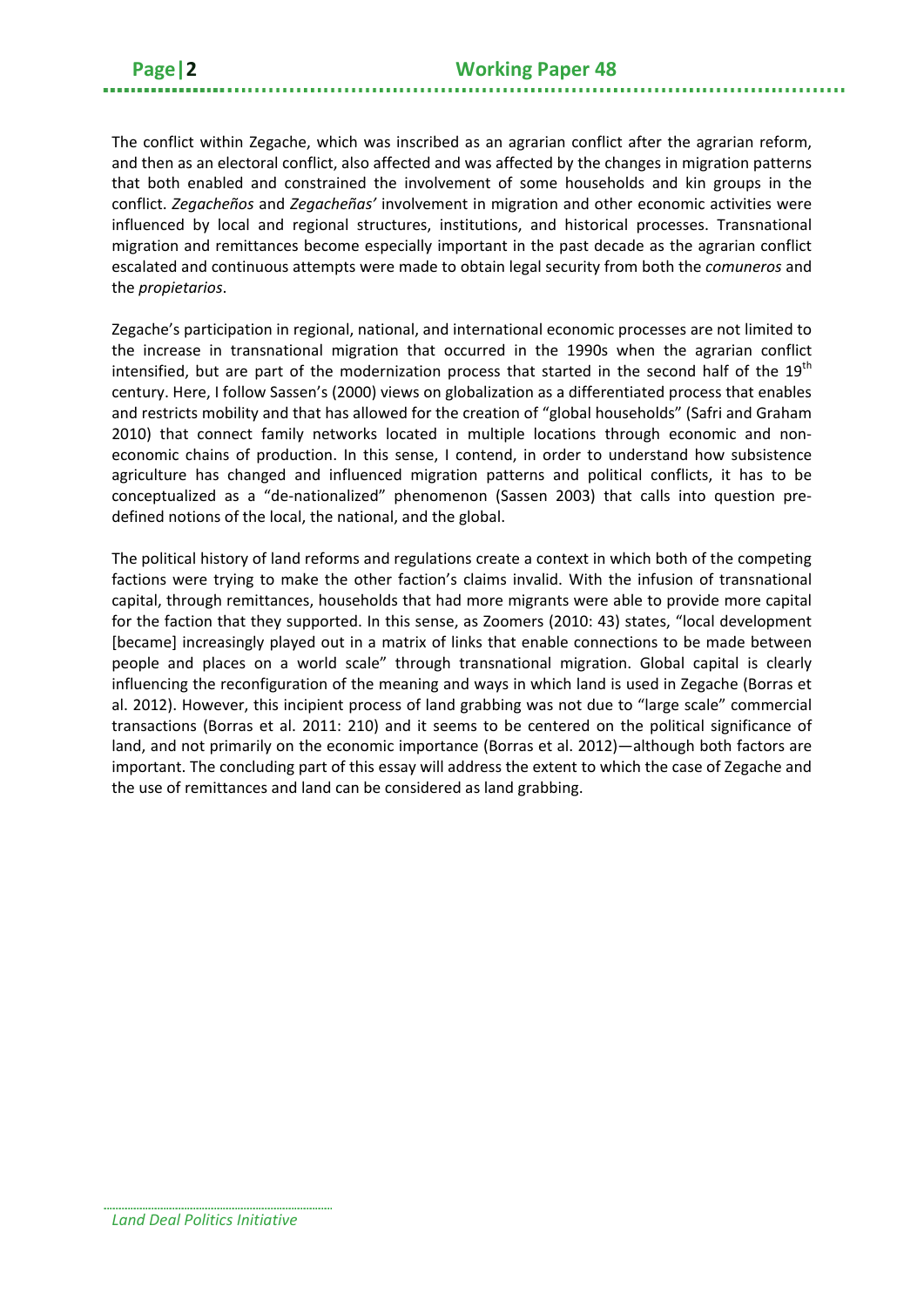

**Figure 1**. The location of Oaxaca in Mexico (top left), the location of the Ocotlán District in Oaxaca (top right), and the location of Santa Ana Zegache in Ocotlán—on the border with Zimatlán (bottom). Taken from www.wikipedia.com and www.e-local.gob.mx.

The information presented and analyzed here is the product of six months of ethnographic fieldwork in Zegache, Oaxaca and in Oregon during the summers of 2011 and 2012. Fieldwork consisted of participant-observation, numerous informal conversations, and I also conducted 30 ethnographic interviews with people from Zegache in Oaxaca and in the U.S. I also conducted archival research at the Registro Agrario Nacional (National Agrarian Archive) and the State Archive. This paper is part of an ongoing research project on Zegache, land, and migration.

#### <span id="page-6-0"></span>**2 The Making of Regions in Oaxaca: The First Wave of Modernization**

The official history of Mexico often emphasizes the role that the Mexican Revolution had in the distribution and redistribution of land to landless peasants that had been dispossessed by the long rule of Porfirio Díaz (1876-1910). The Mexican Revolution is seen as a watershed moment that, to a great extent, abolished the *hacienda* system of indentured servitude that had had a significant role in Mexico. In addition, the official history goes, the Oaxacan peasantry did not play an important role in the revolutionary project. In fact, the Oaxacan peasantry (composed by a wide variety of different Indigenous groups) has been described as "conservative", "backwards", and "anti-revolutionary" (Waterbury 1975). However, Oaxacan historians have challenged this view and claim that the "atypical" Oaxacan case can be explained by analyzing the detailed history of how Oaxaca was transformed during the so-called Oaxacan dynasty (see Esparza 1988) that later interpreted the Mexican Revolution as an imposition "that came from the north" (see Chassen-Lopez 1989: 163). In this section, I will provide a brief account on how the long Oaxacan rule over Mexico and its liberal reforms created regional differences in Oaxaca, and how these differences influenced the Revolutionary project in Oaxaca, especially in the Central Valleys where Zegache is located.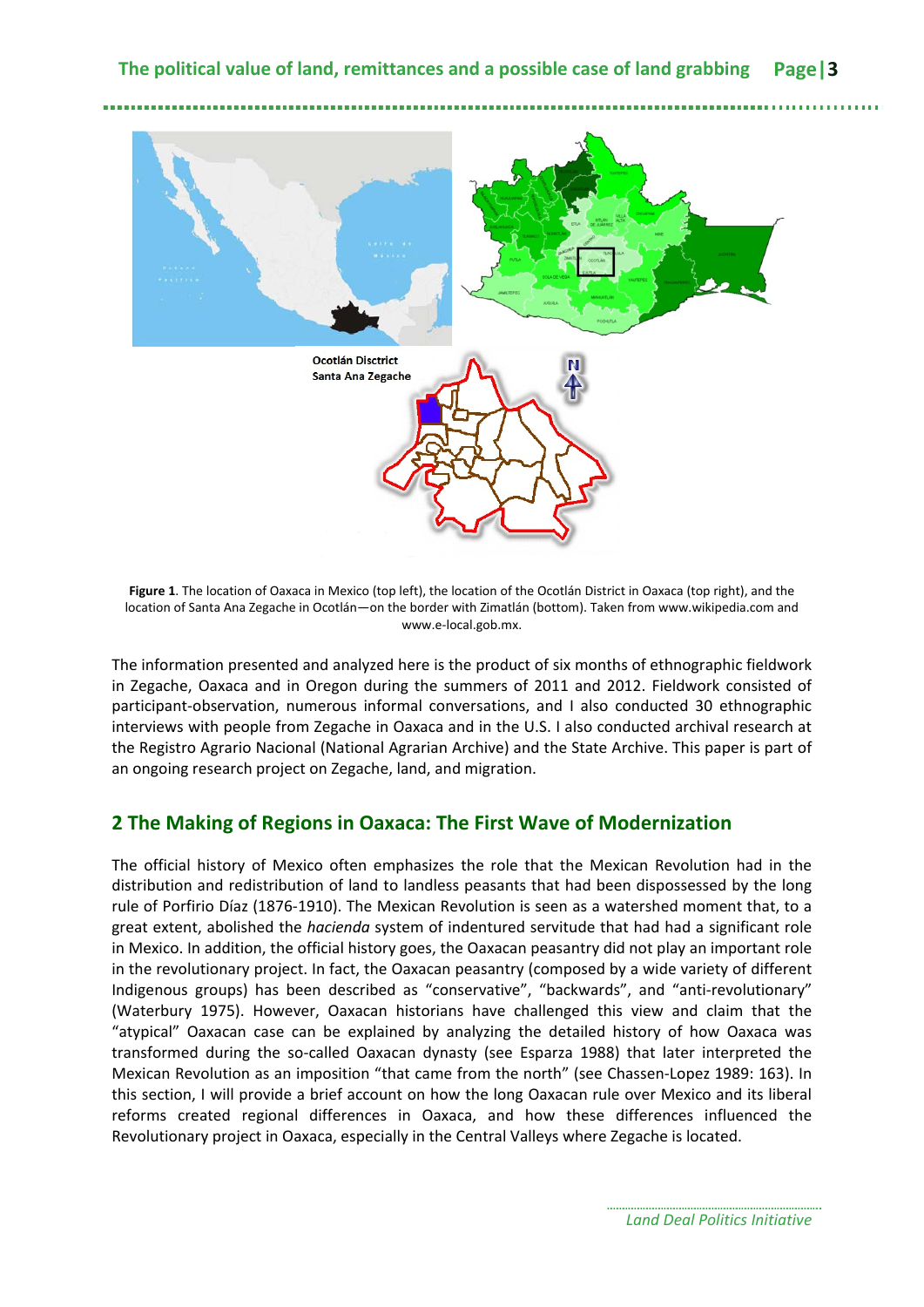Before Porfirio Díaz occupied the presidential chair in Mexico, another Oaxacan president had started a liberal economic transformation of Mexico, especially of Mexico's countryside. Benito Juárez who, like Díaz, came from an Indigenous background governed Mexico from 1858 to 1872 (serving five times as president). During his presidency, Juárez sought to eliminate communal property that belonged to the Church but also to Indigenous communities that had preserved communal land since colonial times. This was an attempt by Juárez to eliminate those hindrances that kept Mexico from becoming a "modern" country; for Mexico to become modern, private property had to be installed. The implementation of these Reform Laws (especially the *Ley Lerdo* of 1856), had profound effects in Oaxaca's villages and their relation to land. However, the effects of these laws were shaped by the social, cultural, and productive landscapes that existed in the different regions that compose the state.

The modernization process that started with Juárez's Reform Laws was followed by Díaz's infrastructural changes that included the constructions of roads and the expansion of Mexico's railway system. These roads and railways were designed to incorporate the production of export crops from "porfirian commercial agricultural development" (Chassen-López 1989) into the global market. The crops that were being produced were sugar cane, tobacco, and coffee. Because of the specific conditions that these crops need not all regions participated equally in this modernization process. Those regions that did participate in this process (Tuxtepec-Choapam, Istmo, Cañada, and Costa) experienced the transformation of their landscapes, as the export crops required new laborintensive relations of production that were not present in Oaxaca – a state that was still predominantly Indigenous and rural. These "new" capitalistic relations of production became intertwined with "pre-capitalistic" Indigenous traditions. In fact, Chassen-López (1989: 173-174) argues, capitalist relations of production were only able to function because of the "old" relations of production. This also led to the creation of large states, also known as *haciendas*.

The modernization process implemented by the Oaxacan dynasty reinforced regional differences, and it might have created migratory patterns between those regions that were part of the modernization project and those that were not. One of the regions that did not participate in the production of export crops was the region of the Central Valleys, but this did not mean that the villages in the Central Valleys were not transformed. Although there were not many large estates in this region, local elites had managed to establish and maintain control over land and political structures (Esparza 1988: 288). This local elite group, that received the name of *Vallistocracia* (valleystrocracy), created a relationship of interdependence with the Oaxacan dynasty, especially because it was directly connected to a growing urban center such as Oaxaca City, and because they were considered the "new owners" of the "porfirian modernization" project as they controlled a significant amount of the state's work force (in 1910, one in three Oaxacans lived in the Central Valleys) (see Ruiz Cervantes 1988: 336-351).

After the Mexican Revolution started in 1910, those regions of Oaxaca that had been modernized in order to directly participate in the global market were more receptive to revolutionary ideas, while those regions that had only an indirect participation in export crops opposed the Revolution. The revolutionary forces, which were many and very diverse, encroached on the *Vallistocracia* threatening the regional structures of authority and control, a movement that opposed the Revolution was formed, they were referred to as the *Soberanistas* (see Ruiz Cervantes 1988). The *Soberanistas*, also known as the "defenders of Oaxaca" (Ruiz Cervantes 1988:470), opposed Venustiano Carranza's revolutionary project. After almost five years of entrenched opposition the *Carrancistas* defeated the *Soberanistas* in 1914.

Once Carranza took over Oaxaca, one of his main objectives was to disarticulate the *Vallistocracia*; this was done through the authoritarian imposition of local authorities and, later on, through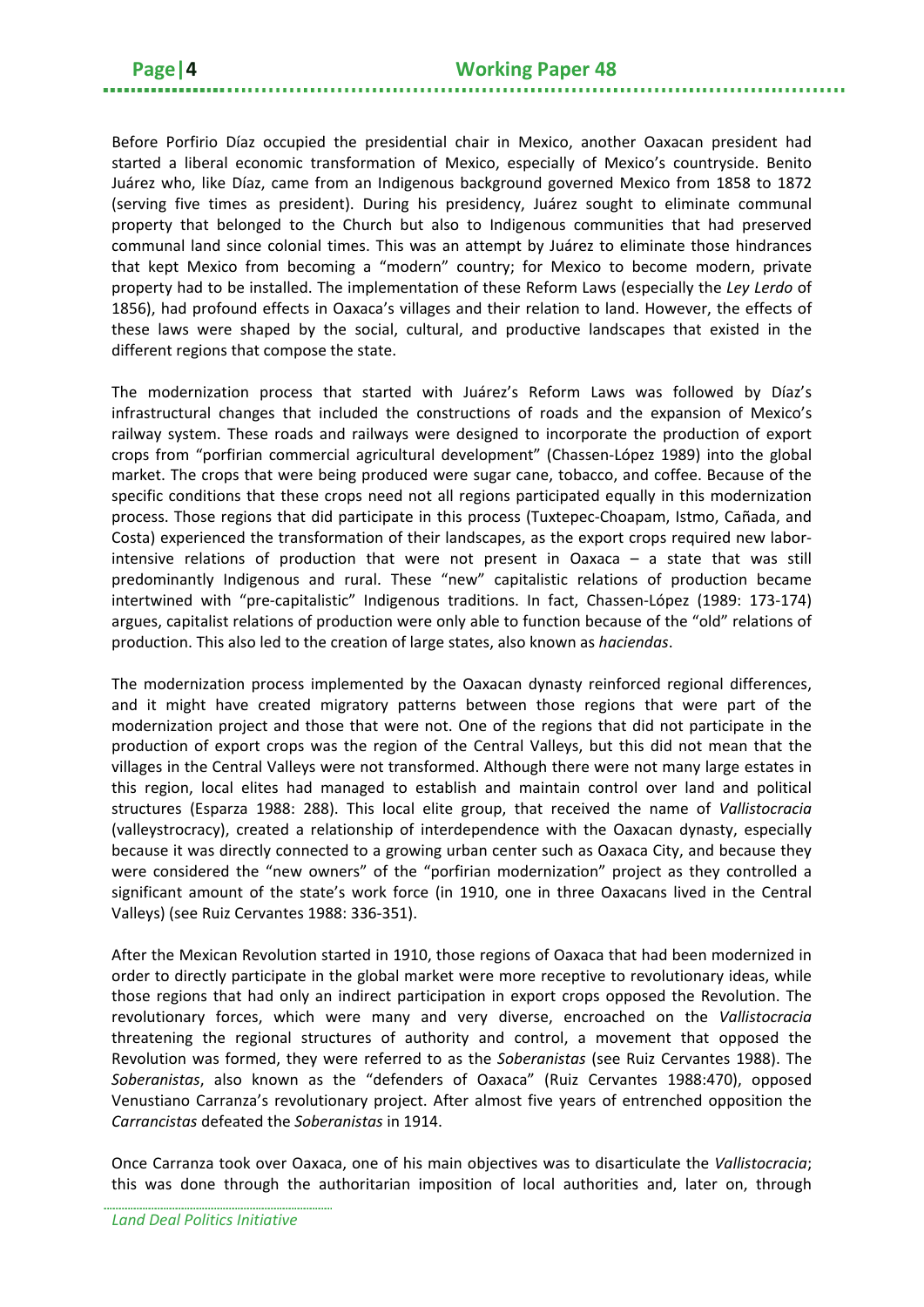#### **The political value of land, remittances and a possible case of land grabbing Page|5**

agrarian reform. Through the direct and authoritarian imposition of local authorities and the militarization of the municipalities that were considered "anti-revolutionary". According to Garner (1984: 241-244), the process of militarization included removing, "urgently", all of those local authorities that were deemed as "corrupted". Corrupted authorities, or other civilians that were suspected to have contact with "rebels" were subjected to execution, arrest, or they could lose their possessions. The military forces that were in charge of enforcing Carranza's new regulations regularly committed abuses that were "ignored", and often times entered into violent conflicts with the municipal authorities.

The imposition, first, of liberal reforms and the liberalization of land markets and, after that, of the agrarian reform shifted the meaning and the use of land (see Borras et al. 2012: 850). The brief period between the liberal reforms of the  $18<sup>th</sup>$  century and the agrarian reform that followed the Mexican Revolution created a group of private landowners who were later dispossessed by Carranza's revolutionary government. A process of domestic land grabbing that had taken place in other parts of Oaxaca did not fully affect Zegache but it created conflicts over land that, because of the legal contradictions and bureaucratic processes, were not easily resolved.

#### <span id="page-8-0"></span>**3** *Comuneros* **and** *Propietarios***: The Inscribing of a Conflict as an Agrarian Conflict**

The Revolution does not occupy a significant role in the social history of Zegache;l; people do not talk about it nor do they mention it as an important event that changed the history of their village. The social history of Zegache revolves around the factions that define daily life in Oaxaca and in the other sites where *Zegacheños* and *Zegacheñas* live. The origin of the factions is often obscured by the narratives that emphasize the violence of this factionalism.

The first mention of this conflict in the archival record appears in a 1943 letter written by Zegache's municipal president in which he requested the establishment of communal lands in his village. Although the technical work needed to resolve this petition did not start until the 1980s, it was at this moment that the conflict was inscribed as an agrarian conflict and it was precisely through the language of agrarian reform that the conflict was articulated. The terminology used to define the two factions appeared: those who requested the recognition of communal lands were called *comuneros* and those who opposed it, on the basis that they had legally purchased land and paid the required taxes, were labeled *propietarios*.

The information on this conflict is scarce and scattered, and it is only possible to get a glimpse of how it continued to define the day-to-day interactions of *Zegacheños* and *Zegacheñas* through few archival records and oral histories. In both of these data sets, the 1970s is highlighted as an especially problematic period when agrarian representatives (that is, people who represented the *comuneros*) and municipal authorities started a conflict that involved agrarian authorities accusing municipal authorities of buying and selling land illegally. This period is remember by Zegache's villagers today as *la época de los valientes*, the time of brave men, when armed men prowled the streets of Zegache "flexing their muscles" and threatening every man and woman who was not part of their group (personal interview). The intensity of the conflict seems to have decreased when one of Zegache's agrarian representatives was chased out of the village by a municipal president who favored private property. However, the conflict between agrarian and municipal authorities still exists today, and agrarian authorities are not officially recognized and are forced to hold their meetings in a private house.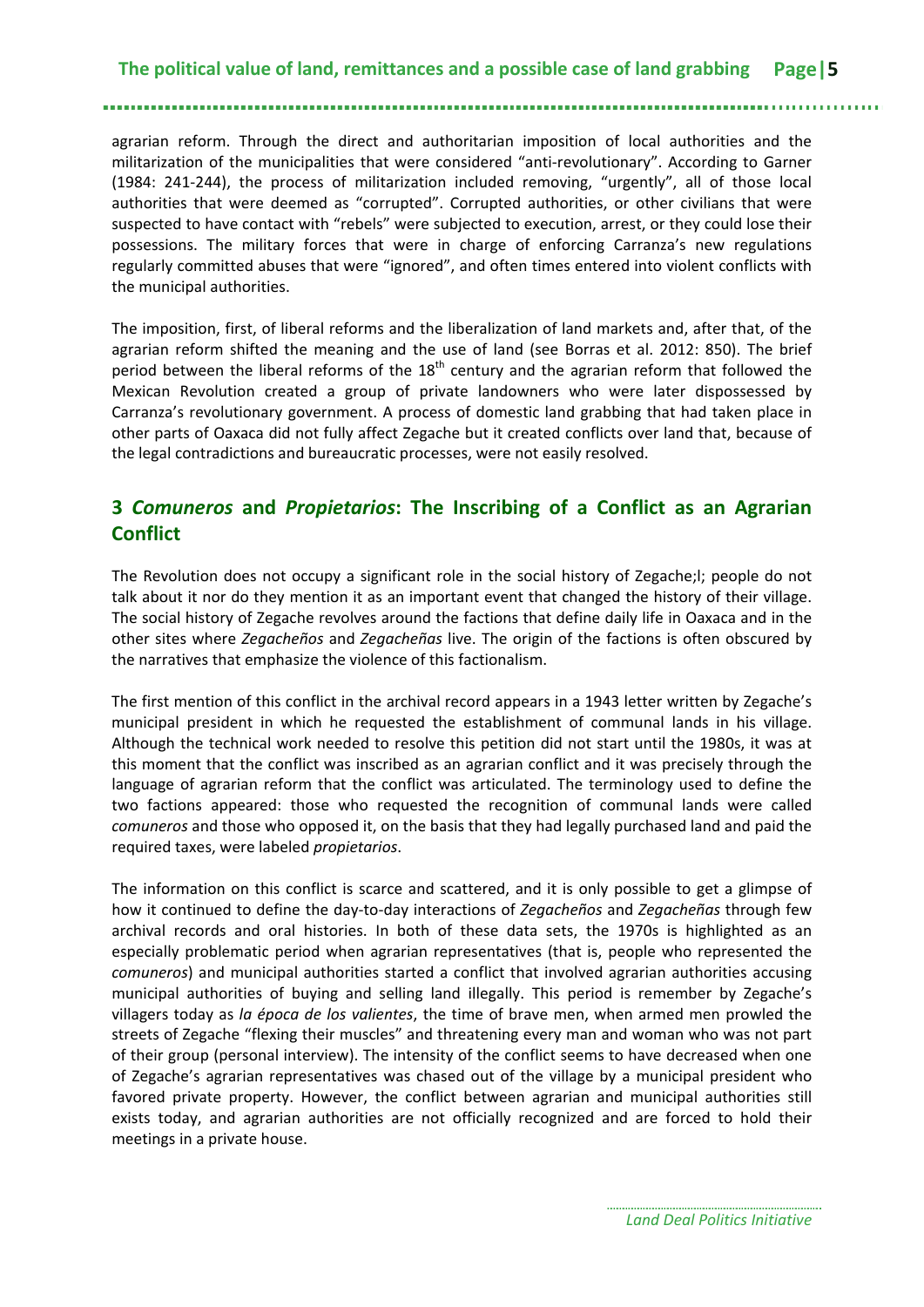Agrarian reform has often been described as the "main accomplishment" of the Mexican Revolution, especially because it has been one of the largest land redistribution programs in Latin America. However, agrarian reform was never the "most prominent issue" in Oaxaca (Garner 1984: 290). In fact, the language provided by the bureaucratic procedures of agrarian reform allowed many conflicts over territorial limits to resurface. Land reform and land distribution in Oaxaca after the Revolution only represented 2% of the national total of redistributed land (Garner 1984: 292). The fact that Zegache's request for communal land appears in the 1940s, needs to take into account the possible local scenarios in which the conflict over land was part of a larger political conflict that aimed at controlling land that was used for subsistence agriculture.

The importance of the period that immediately followed the Revolution and the request for communal land cannot be emphasized enough. It was probably during this period that potential factions in Zegache became polarized. For example, during an informal interview in the summer of 2012, a well-known artist from Zegache told me that, according to his grandfather, it was after the Revolution that a group of armed men came into Zegache. These men, former revolutionary fighters, had no respect for the local authorities that were based on communal assemblies and civic-religious obligations; since they were armed, the local authorities could do little to control them. Some families had to leave Zegache because of the violence that overtook the village; the painter's family moved to Oaxaca City, where the painter has lived most of his life, although he still owns a house in Zegache and has many relatives living there.

This history suggests that the Revolution modified the conditions that regulated the use of land, and the ways in which people had access to it. It also suggests that people who were siding with the "armed men" were not supportive of the local government; this seems to be made evident in the 1970s violent conflict between agrarian and local authorities. In this scenario, the conflict over land and the attempts of land grabbing by the *propietarios* side was not entirely based on economic interests but it was also an attempt to control political positions. Land grabbing, in this case, became a political strategy more than an economic one.

The conflict between *comuneros* and *propietarios* has also had some unexpected consequences. For example, the "land regularization" project, called PROCEDE (*Programa de Certificación de Derechos Ejidales y Titulación de Solares Urbanos* or Certification of Ejidal Rights and Titling of Urban Plots Program established in 1992), that was part of the neoliberal set of economic policies that were part of the North American Free Trade Agreement (NAFTA), sought to privatize land in rural Mexico in order to make the Mexican countryside more productive and competitive in relation to its northern neighbors. However, because of the heightened suspicion that the agrarian conflict has created among *Zegacheños* and *Zegacheñas*, the "privatization" of land did not take place as it was mainly opposed by the *propietarios*.

The rejection of PROCEDE has allowed many *Zegacheños* and *Zegacheñas* who live in Zegache, in other parts of Mexico, and in the United States to still rely heavily on subsistence agriculture. Migratory patterns are influenced by the agrarian conflict, and remittances (both from Mexico and from the U.S.) are often used to supplement subsistence agricultural practices and the legal procedures associated with the conflict.

This brief historical narrative of Zegache's agrarian conflict and its links to the first wave of modernization and liberal policies that were outlined in the previous section, is meant to show how land and subsistence agriculture should not be merely conceptualized as local phenomena that interacts in a "nested" hierarchy that subsumes the local under the regional, the regional under the national, and the national under the global (Sassen 2003). The case of Zegache shows how there is a need to examine "different modes of regional-to-global interconnections" (Tsing 2002: 471) while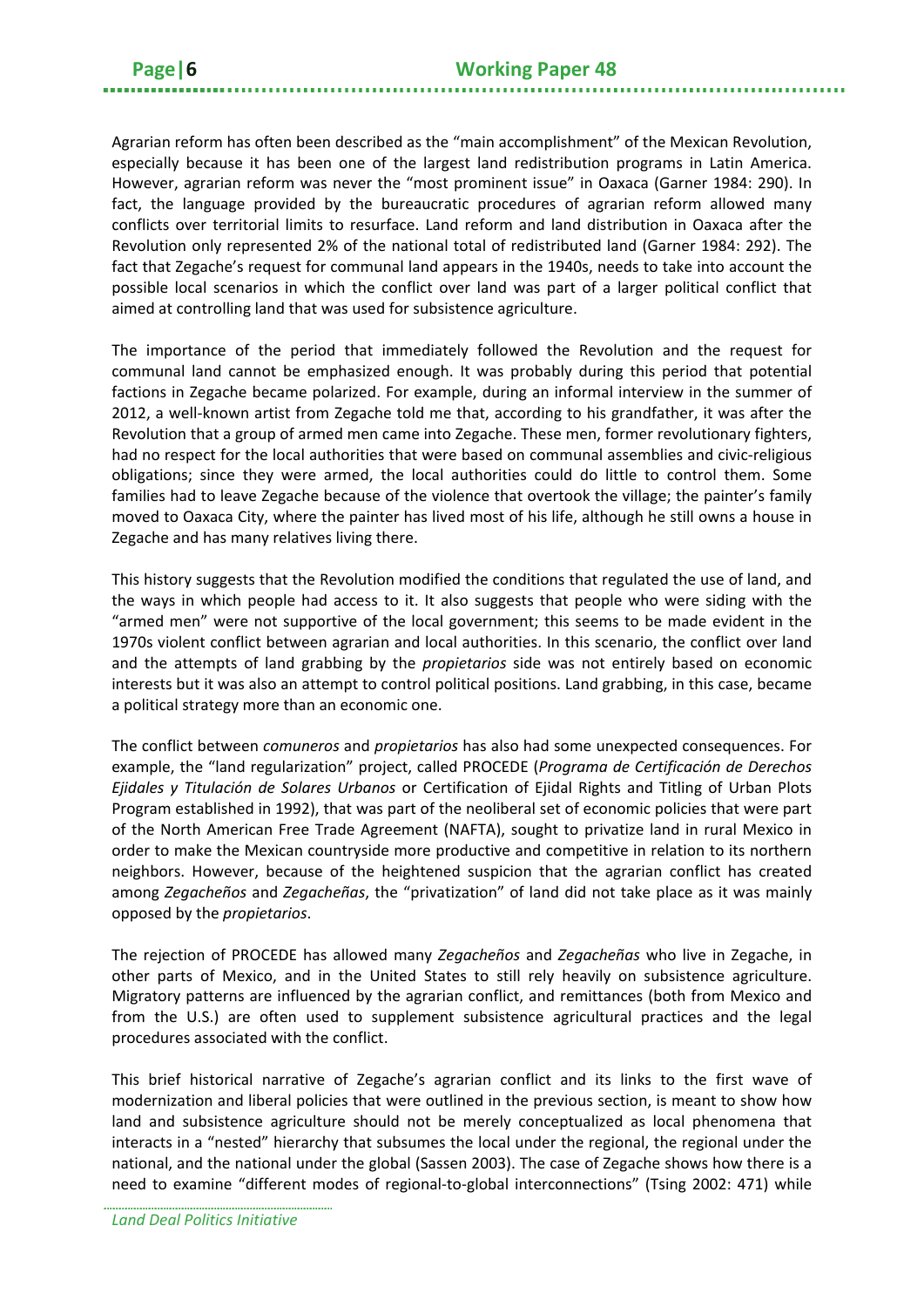keeping in mind that global processes get constituted sub-nationally (Sassen 2003:3). This will be made even more evident once migration patterns are discussed in relation to Zegache's history.

#### <span id="page-10-0"></span>**4 Party Politics and Religion in Zegache: The Reinterpretation of the Agrarian Conflict**

As it was mentioned before, Zegache's agrarian conflict involved the struggle between agrarian and municipal authorities as they belong to the *comuneros* and *propietarios* respectively. It was also mentioned that this conflict seems to have erupted, although not necessarily in the language of agrarian reform, when a group of former revolutionaries defied local authorities. Today, and since the last decade of the 20<sup>th</sup> century the conflict has been reinterpreted as a conflict between political parties. This reinterpretation is based on a complex history that involves the challenging of the local and Indigenous customary system of governance called *usos y costumbres*, and the changing national political context.

Before the 1990s, Zegache was governed by the local customary governance system of *usos y costumbres*. Although the term *usos y costumbres* is hard to define, as it represents different things for different villages and it is based on local experiences of self-government, I will provide a brief description of what it is. *Usos y costumbres* is a system of local governance and justice administration that is based on decisions taken at communal assemblies. Local authorities are elected in these assemblies that in past were mostly composed by male household heads but now include female villagers as well. However, "candidates" for municipal positions can only be selected from a pool of villagers that have already accomplished specific communal obligations and that have proven to be responsible and knowledgeable members of society. The communal obligations are often associated with the civic-religious hierarchy known as *mayordomía*, in which a person serves, without a salary and often paying out of his or her own pocket, as the host of different community activities such as a celebratory feast in which the patron saint of the village is honored. Since this requires considerable amounts of wealth (both in species and in cash) only well-off households can have this "privilege". Some scholars of the *mayordomía* or *fiesta* system tend to see this mechanism as part of a redistributive logic imbedded in an egalitarian peasant ideology; others see it as a way in which local elites both justify and validate existing inequalities. In most cases, a person can only become a municipal president after having been a *mayordomo*, which means that positions of political authority are directly linked to communal and religious obligations.

Zegache followed this customary law until very late in the 1990s, and the push away from this law can be connected to the agrarian conflict. For the sake of brevity, I will provide one possible scenario of how and why customary law was opposed by villagers. In Zegache, local authorities decided who they believed should serve as the *mayordomo*, which was regularly done after a couple married. Since being a *mayordomo* implied spending significant amounts of wealth, not everybody was willing to take on this responsibility. This led to the local authorities' decision to force this obligation upon some members of the community, which resulted in the open rejection of some people to participate in this system. Perhaps with more empirical data this rejection could also be analyzed in terms of the factions that controlled local authority positions. People who did not want to participate were seen, by some members, as "going against tradition".

The customary law system also required villagers to participate in communal labor (*tequio*). If villagers refused to participate in the *tequio* they could be incarcerated for one or two days. This was also seen as an imposition by some villagers. According to local versions, the resistance to participate in these "traditional ways" increased in the 1970s when people resisted arrest.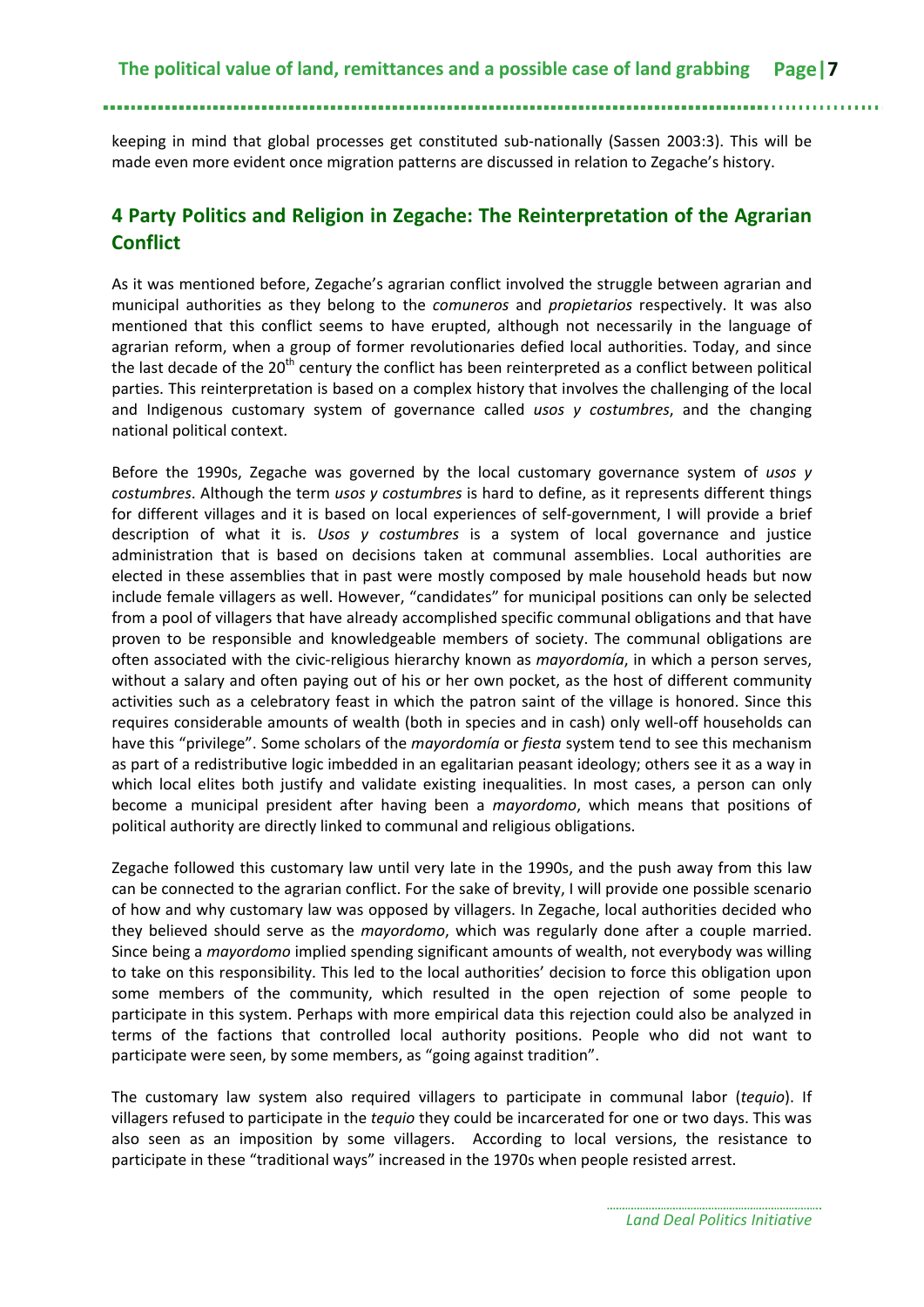The customary law system needs to be understood within Oaxaca's and Mexico's recognition of Indigenous rights and the broader political context. The customary law system was only legally recognized in the 1990s, in the context of the ratification of Convention 169 of the International Labor Organization in 1990, and of the Zapatista rebellion of 1994. In addition, Mexico's political system was going through a "process" of democratization that involved the strengthening of two opposition parties that challenged the Institutional Revolutionary Party (PRI for *Partido Revolucionario Institucional*) rule. The right-leaning National Action Party (PAN for *Partido de Acción Nacional*) and the left-leaning Democratic Revolution Party (PRD for *Partido de la Revolución Democrática*) became important contestants in the national political scene. In fact, the long rule that the PRI established after the revolution only ended in 2000 when the PAN won the presidential elections. Zegache's move away from the customary law system has to be understood in this national and international context, as well as in the village's internal struggle over the customary system.

According to some analysts (see Recondo 1999, 2001; Anaya Muñoz 2001) the "legalization" of *usos y costumbres* did not necessarily change the relationship between Indigenous municipalities and the State; they believe that it was a political strategy used by the PRI to neutralize potential loses. The advocates of this argument contend that *usos y costumbres* was already practiced in many municipalities and legalizing this system barely changed the local situations (see Recondo 2001: 110).

The history of Zegache's opting out of the customary law system is still in need of more empirical data as well as archival and ethnographic work. However, in 1998, Zegache became one of the few Indigenous municipalities to have implemented the electoral party-based system. Although, at the beginning, the PRI remained in office, several local versions suggest that representatives of the PAN moved in quickly into the village creating an incipient opposition that did not last too long; oddly enough most people who supported the right-wing PAN later on joined the left-wing PRD in the 2000s. The PRD has been in office since 2004.

The conflict between political parties and the agrarian conflict overlap in ways that again seem to suggest that we look at the ways in which the "multi-scalar politics of the local" (Sassen 2003: 11) create connections that often do not respond to conventional scales of politics. In the case of Zegache, the PRI, the party that originally started the neoliberal turn in Mexico and the party that signed NAFTA in 1994, is associated with the defenders of communal land, while the leftist party (the PRD) is the party that represents those in favor of privatization.

The conflict between PRI and PRD highlights the links between the move away from customary law into the party system and the local agrarian conflict, which up to this day shapes the daily experience of *Zegacheños* and *Zegacheñas*. The way in which people in Zegache use land has been reinterpreted through different political lenses that include the language of the agrarian reform and the language of the national political party system. Although land in Zegache continues to be an important factor in the production of foodstuffs, land is also an important political tool (Nuitjen 2003) that can mobilize labor and create alliances. The use of remittances in acquiring land and in supplementing capital for the legal procedures associated with the agrarian conflict has become an important factor in the local political conflict and in the migration patterns that will be analyzed below.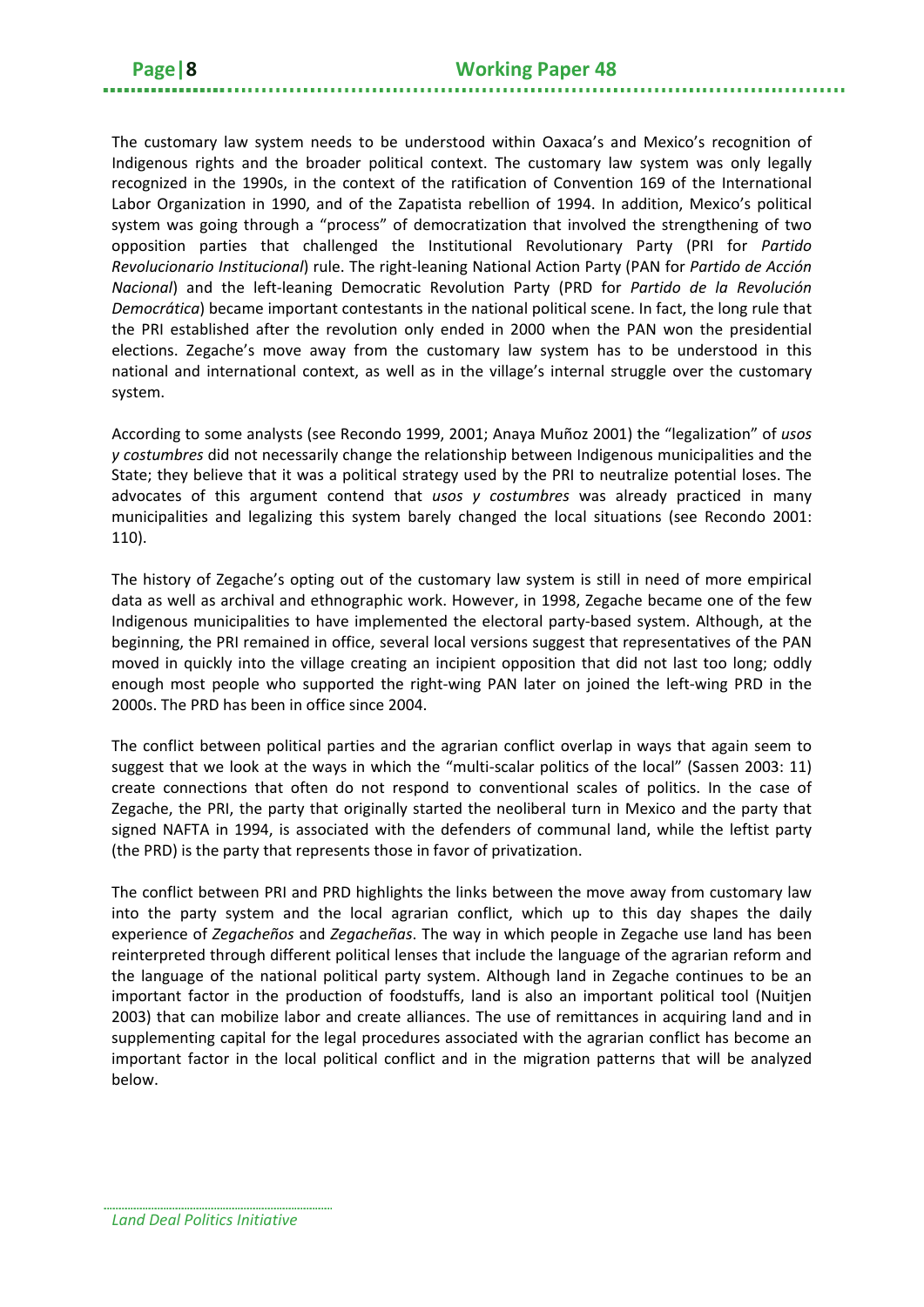#### <span id="page-12-0"></span>**5 Migration and the Agrarian Conflict**

Although Zegache could be easily described as a "transnational" village that exists simultaneously in the U.S. (particularly in Oregon) and in Oaxaca, this would suggest that outer migration from Zegache started in the 1990s, when people from Zegache (especially men) were incorporated into the migration networks of the neighboring village of Santiago Apóstol, that had a longer history of migration and well-established communities in California and Oregon. However, this representation would be misleading because it would deny the fact that many *Zegacheños* and *Zegacheñas* were already part of translocal communities in other parts of Mexico. The history of Zegache's migrants includes multiple waves and layers of movement that start with the forced displacements that occurred after the Mexican Revolution and that probably extend even further away in time with *Zegacheños* and *Zegacheños* working in the production of export crops during the Porfiriato.

To provide more context, I will provide a short sketch of some of the main events that can be used to characterize Zegache's migration history after the Mexican Revolution. During the 1950s, *Zegacheños* and *Zegacheñas* were involved in the harvesting of cotton in the state of Chiapas. Although this was seasonal work, it connected many households in Zegache to the global market; cotton production in Chiapas started declining in the 1970s and thus many *Zegacheños* and *Zegacheñas* were not able to participate in this seasonal labor. During the 1960s and the 1970s, numerous women from Zegache started leaving their households and working as domestic employees in Mexico City. This experience allowed many women to have "transborder" experiences that included critically evaluating ideas about gender roles. Also, during the 1970s, a high volume of men from Zegache started joining the Mexican military in an attempt to earn a salary that would allow them and their families to be better-off. Many of the men who joined the military were also part of the first groups of regular migration to the United States, which started occurring more regularly in the 1990s. Many of the people from Zegache who have migrated, or participated in seasonal work, have returned to Zegache and have become involved in the agrarian struggle in different ways. In the case of women, it is evident that those women who have had "transborder" experiences are more willing to challenge their gender roles both within their households and in the agrarian conflict, and we can see how more women are becoming important spokespersons for the two factions.

Some of these processes were connected to the urbanization and industrialization processes that were taking place in Mexico in the second half of the 20<sup>th</sup> century. This gave rise to an urban middle class in the 1950s that allowed the recruitment of an "expendable" workforce from the rural hinterlands (see Sacks 1989: 541). However, the construction of regions during this time was later reshaped by other "sub-national" actors, such as the increase in international migration in nearby villages. Zegache did not have a public transport system nor did it have a road that allowed easy access to the village until the 1970s when people from Santiago Apóstol started running a bus service that went through Zegache. This was mainly possible because Santiago Apóstol had a wellestablished migrant community in California that provided the necessary remittances to start this business. Later on, during the 1980s and 1990s, a road was built which gave easier access to *Zegacheños* and *Zegacheñas* to Oaxaca City. Nevertheless, as Anna Tsing (2005: 6) states, "the ease of travel [that roads] facilitate is also a structure of confinement". After the roads connected Zegache to Oaxaca City, most young men and women tended to commute daily to work in Oaxaca City, a city that is famous for its tourist industry.

In this regard, most households in Zegache have always been part of "global households" that are defined by Safri and Graham (2010) as institutions that connect family networks located in multiple locations through economic activities and through "non-commodity chains of global household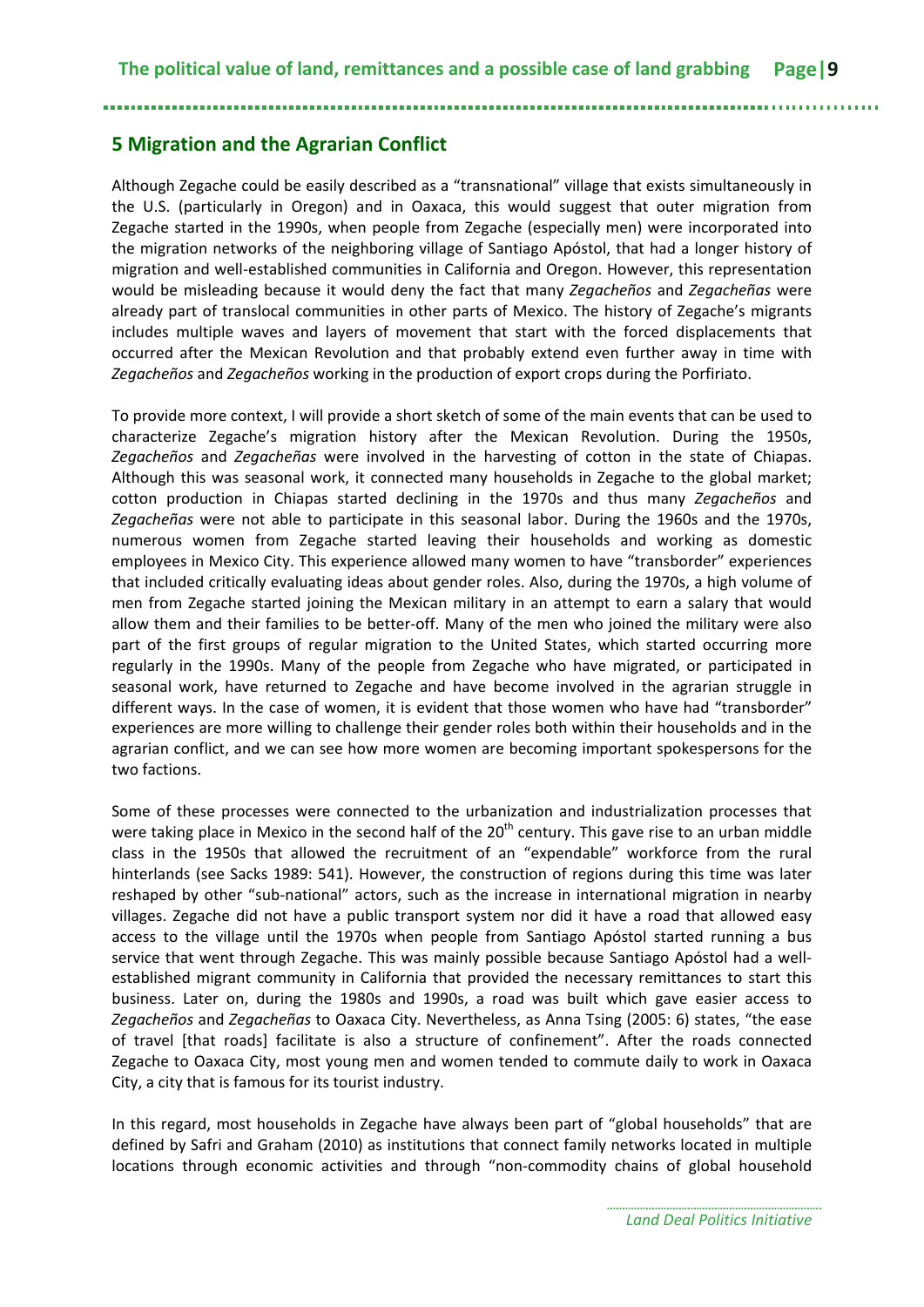production" that include different forms of care that give emotional content to social bonds that can also be economic. For example, Teodoro, who is 75, self-identifies as a peasant and claims to have never left Zegache. However, he worked as a cotton harvester in the 1970s and currently four (one daughter and three sons) of his six children (three daughters and three sons) live in the U.S. Teodoro works in his fields every day, and during the late summer harvests corn, beans, squash, and peanuts. Most of his crops are used to provide food for his family, which includes his daughters, his son-inlaw, and his grandchildren – one of whom is the son of Teodoro's oldest son who lives in California. Teodoro identifies as a *propietario*, and as a *campesino*. Yet, his ability to preserve his land and to provide food for his family has always been deeply connected to regional, national, and global structures that are not hierarchically "nested" (Sassen 2003) and that constrain the movement of some groups of villagers, especially women, by making them responsible for maintaining emotional bonds and for providing child and elder care. It is in this sense that globalization creates mobilities and fixities (Sassen 2000) that are distributed differently among the poor and the wealthy, the young and the old, and the men and the women.

In Zegache, it is possible to see how agricultural practices have to be understood considering the particular history of migration and the agrarian-political conflict. For example, the 'feminization' of agriculture (Preibisch, et al. 2002), a pattern that has been observed in other parts of Mexico and that is directly connected to increased migratory activity, has not taken place in Santa Ana Zegache and while women are involved in subsistence agriculture there does not seem to be strong evidence to suggest that agriculture has been "feminized". I argue that, in part, this has not happened in Zegache because of the marginal place that Zegache's agricultural production occupied with respect to regional and national markets, but principally because of the local agrarian conflict.

This marginal place of Zegache's agricultural production in national and international markets has not excluded Zegache from convergent multiple crises that have been observed to give rise to land grabbing (Borras et al. 2012). For example, the global economic crises of 2008 combined with the local political struggle over Zegache's municipal government, produced an increased rate of return migration that was motivated by the threat of losing their lands and by the rise of unemployment in the U.S. Those households that had return migrants, who had lost access to cash flow and become subsistence peasants again, were in more vulnerable positions that those households that still had access to remittances.

For example, Pablo, one of these return migrants, went back to Zegache in 2009 motivated by the threat that *proprietarios* were posing both to his family and his family's land. During his first two years after his return, Pablo was one of the main advocates for communal land. As time passed and savings got low, Pablo had to engage in other activities (such as driving a collective taxi) while also growing subsistence crops. However, a third crisis emerged, as the increase in gasoline prices affected car fuel which created even more economic pressure. In 2012, Pablo was thinking about selling his land. Pablo's land will probably be acquired by a household that still has access to remittances.

#### <span id="page-13-0"></span>**6 Conclusion**

In this paper I have tried to describe and analyze the intricate links that exist between land, politics, and migration in the Indigenous village of Zegache, in the southern state of Oaxaca, Mexico and how these processes connect to the change in the meaning and use of land. Zegache's agriculture has been deeply affected by these links and changes. In fact, Zegache's strong reliance on subsistence agriculture has been a by-product of the intricacy of these conflicts. The politico-agrarian factions that have existed in the village at least since the 1940s define with whom a person is allowed to

*Land Deal Politics Initiative*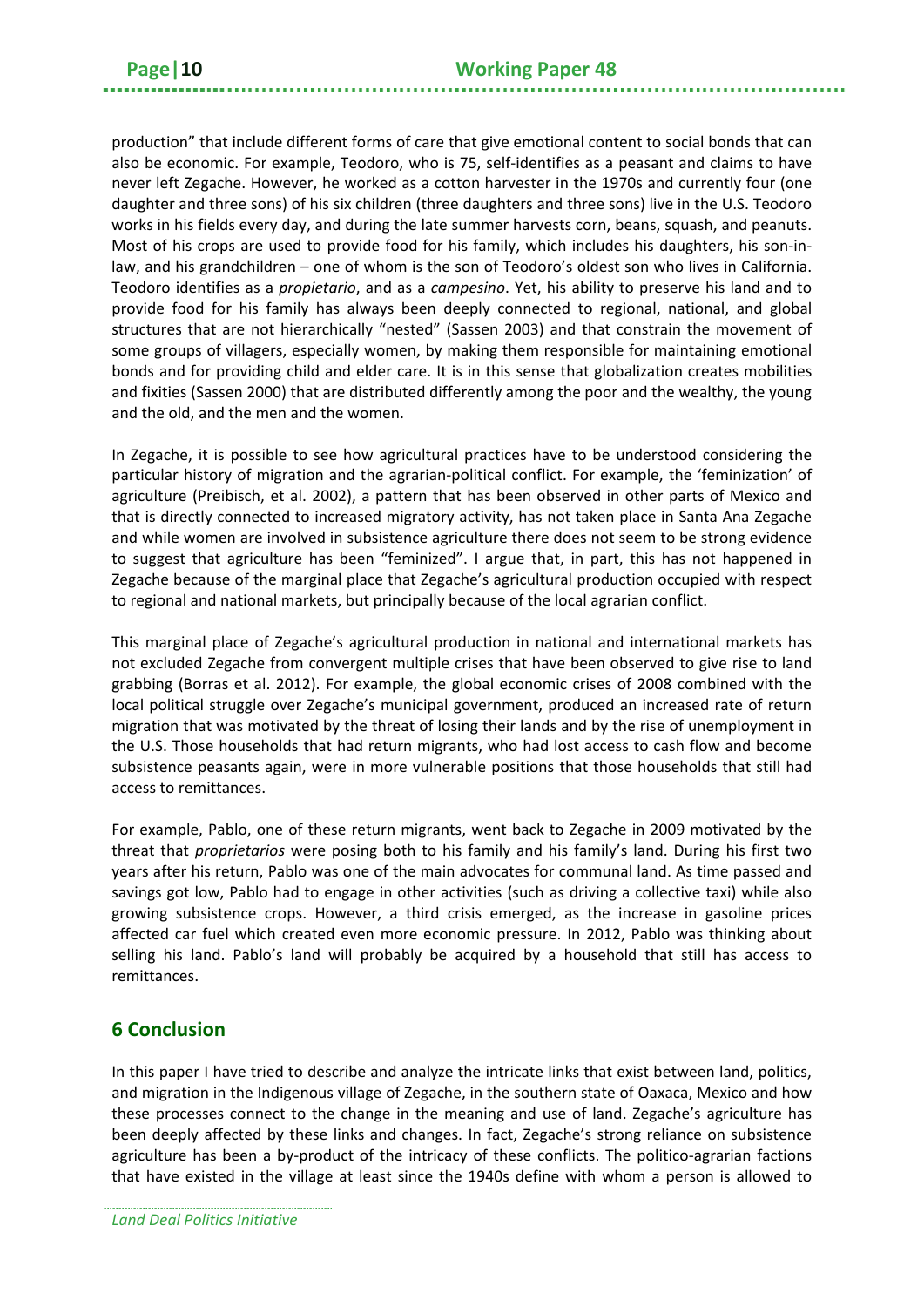exchange corn seeds, labor, and crops. The social networks that inform sharecropping and the sharing and exchange of seeds and corn are defined by this factionalism; this factionalism often cross-cuts socio-economic classes.

In order to understand why land and subsistence agriculture continue to be an important issue for *Zegacheños* and *Zegacheñas* living in Zegache, in other parts of the Mexico, and in U.S., we need to conceptualize the agrarian history of Zegache as not being defined by nested hierarchies of scale that subsume the local under the national, and the national under the global. In fact the more radical claim is that we analyze Zegache's history as a de-national process. This does not mean that we must get rid of the scale of the national, or that we should neglect the importance of the State and nation building, only that we "historicize" how such a scale has been constructed (Sassen 2003: 4-5). To do this, I believe that a concept such as the "global household" (Safri and Graham 2010) is important because it incorporates transborder experiences (Stephen 2007) and sees subsistence agriculture as a fundamental component not only of the experience of *Zegacheñas* and *Zegacheños* living in Zegache but also of those that live in Mexico City and in the U.S. This way we can see how the resilience of Zegache's subsistence agriculture has shaped and has been shaped by all sorts of local, regional, national, and global processes.

Not all global households are equal, and the access that each household has both in terms of labor, networks, and access to remittances will influence to an important degree their capacity to preserve their land and to acquire new land. However, because of the legal issues that are yet to be defined on whether Zegache's land is communal or private, buying land is also a risky business that can create more problems than the ones that it can solve (this is similar to what happened after the agrarian reform that annulled properties acquired after Juárez's liberal reform). For these reasons, Zegache's land grabbing phenomenon is oriented more towards gaining access to local politics (and, perhaps, from there to transforming legal issues regarding the status of land) than towards commercial agriculture.

Whether this can be considered as "land grabbing" is an open question. On the one hand, Zegache's land has not been used to produce large commercial food or non-food (biofuel) crops, and it is not part of a large capitalistic enterprise. On the other hand, it does fulfill some of the defining elements of land grabbing (the influence of transnational capital, the change in meaning and use, and the fact that it happens in the context of convergent crises). Moreover, Zoomers (2010: 440) also contends that land purchases by migrants are one of the seven processes of global land grabbing.

More empirical research is needed to see if differential access to remittances continues to be directly connected to land grabbing, and how this can influence the legal conflict over the management of land. Access to resources, both economic and social, influences migration patterns and, in turn, the remittances that migrants send consolidate socio-economic difference within Zegache. If this trend continues, then land grabbing will be done along the lines of socio-economic differentiation and can eventually lead to a more paradigmatic case of global land grabbing.

#### <span id="page-14-0"></span>**References**

- 1. Anaya Muñoz, A. 2001 The Emergence and Development of the Politics of Recognition of Cultural Diversity and Indigenous People's Rights in Mexico: Chiapas and Oaxaca in Comparative Perspective. *Journal of Latin American Studies* (37): 585-610.
- 2. Borras, S M. Jr.; J. C. Franco; S. Gómez; C. Kay; and M. Spoor. 2012 Land Grabbing in Latin America and the Caribbean. *The Journal of Peasant Studies* 39(3-4): 845-872.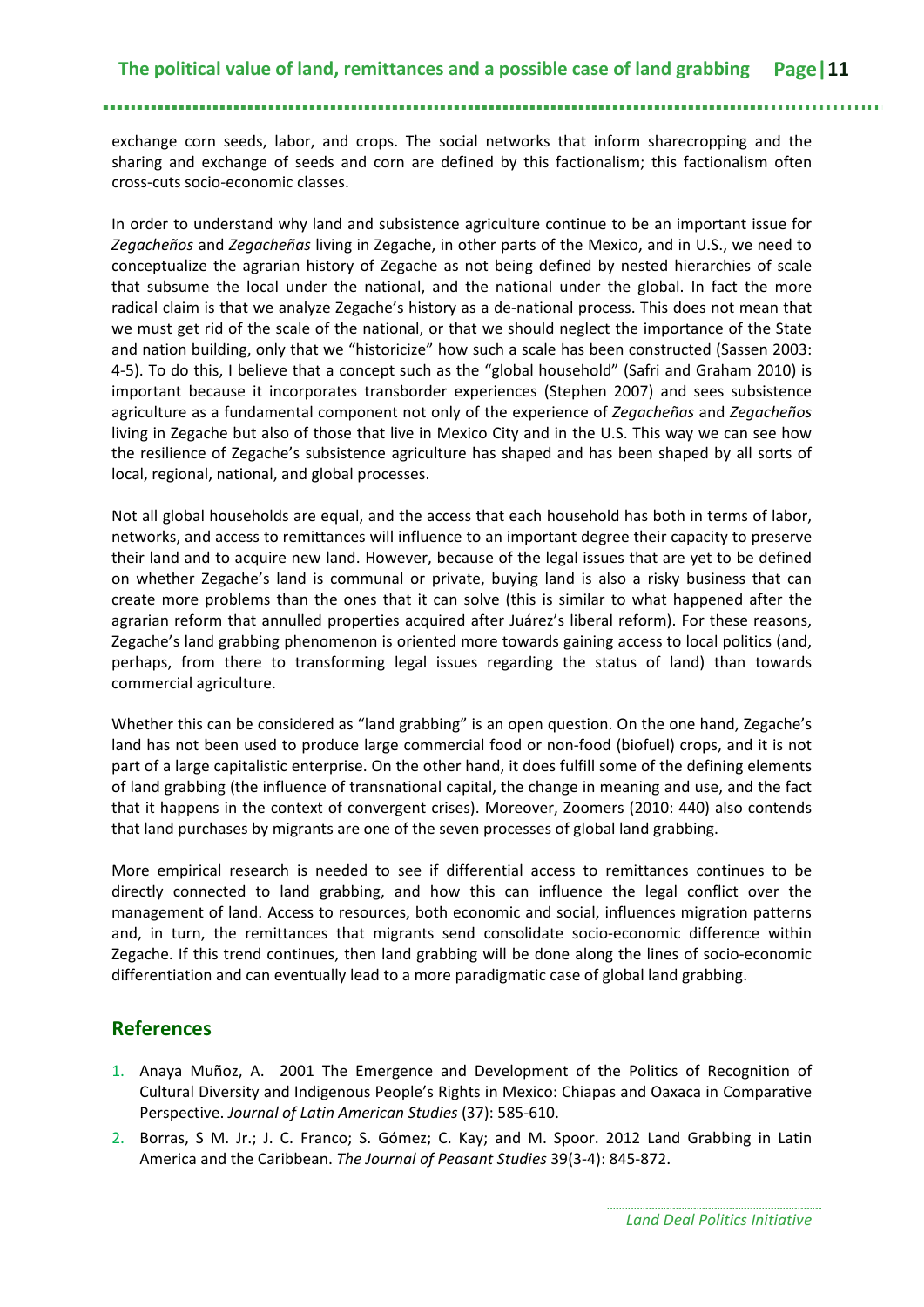- 4. Chassen-López, F. R. 1989 Oaxaca: del porfiriato a la Revolution 1902-1911. *Revista Mexicana de Sociología* 51(2): 163-179
- 5. Esparza, M. 1988 Los proyectos de los liberales en Oaxaca (1856-1910). In *Historia de la cuestión agraria mexicana: Estado de Oaxaca. Volumen 1.* Pp. 269-330. Coordinated by Leticia Reina and José Sánchez CortésJuan Pablos Editor S. A./Gobierno del Estado de Oaxaca/Universidad Autónoma Benito Juárez de Oaxaca/Centro de Estudios del Agrarismo en México, Distrito Federal.
- 6. Garner, P. 1984 Autoritarismo Revolucionario en el México Provincial: El Carrancismo y el gobierno preconstitucional en Oaxaca, 1915-1920. *Historia Mexicana* 34(2): 238-299.
- 7. Preibisch, K.L; G. Rivera Herrejon, and S.L. Wiggins. 2002 Defending Food Security in a Free-Market Economy: The Gendered Dimensions of Restructuring in Rural Mexico. *Human Organization* 61(1): 68-79.
- 8. Recondo, D. 2001 Usos y costumbres, procesos electorales y autonomía indígena en Oaxaca. In *Costumbres, leyes y movimiento indio en Oaxaca y Chiapas*. Lourdes de León Pasquel, ed. Pp. 91- 113. Mexico City: Porrúa-Centro de Investigaciones y Estudios Superiores en Antropología Social.

\_\_\_\_\_. 1999 "Usos y costumbres", y elecciones en Oaxaca. Los dilemas de la democracia representativa en una sociedad multicultural. *TRACE* (36): 85-101.

- 9. Ruiz Cervantes, F. J. 1988 De la bola a los primeros repartos. In *Historia de la cuestión agraria mexicana: Estado de Oaxaca. Volumen 1.* Pp. 331-423. Coordinated by Leticia Reina and José Sánchez CortésJuan Pablos Editor S. A./Gobierno del Estado de Oaxaca/Universidad Autónoma Benito Juárez de Oaxaca/Centro de Estudios del Agrarismo en México, Distrito Federal.
- 10. Sacks, D. 1989 Towards a Unified Theory of Class, Race, and Gender. *American Ethnologist* 16(3):534-550.
- 11. Safri, M. and J. Graham. 2010 The Global Household: Toward a Feminist Postcapitalist International Political Economy. *Signs* 36(1): 99-125.
- 12. Sandoval-Cervantes, I. 2012 *The Political Economy of Agriculture and Land Conflict in a Transborder Oaxacan Community: A first approximation*. Unpublished Master's Dissertation, Department of Anthropology, University of Oregon, Eugene.
- 13. Sassen, S. 2003 Globalization or Denationalization? *Review of International Political Economy* 10(1): 1-22.

\_\_\_\_\_.2000 Spatialities and Temporalities of the Global: Elements for a Theorization. *Public Culture* 12(1): 215-232.

- 14. Stephen, L. 2007 *Transborder Lives. Indigenous Oaxacans in Mexico, California, and Oregon*. Durham and London: Duke University Press.
- 15. Tsing, A. 2005 *Friction: an ethnography of global connection*. Princeton: Princeton University Press.
- 16. Waterbury, R. 1975 Non-Revolutionary Peasants: Oaxaca compared to Morelos in the Mexican Revolution. *Comparative Studies in Society and History* 17(4): 410-442.
- **17.** Zoomers, A. 2010 Globalisation and the Foreignisation of Space: Seven Processes Driving the Current Global Land Grab. *The Journal of Peasant Studies* 37(2): 429-447.

*Land Deal Politics Initiative*